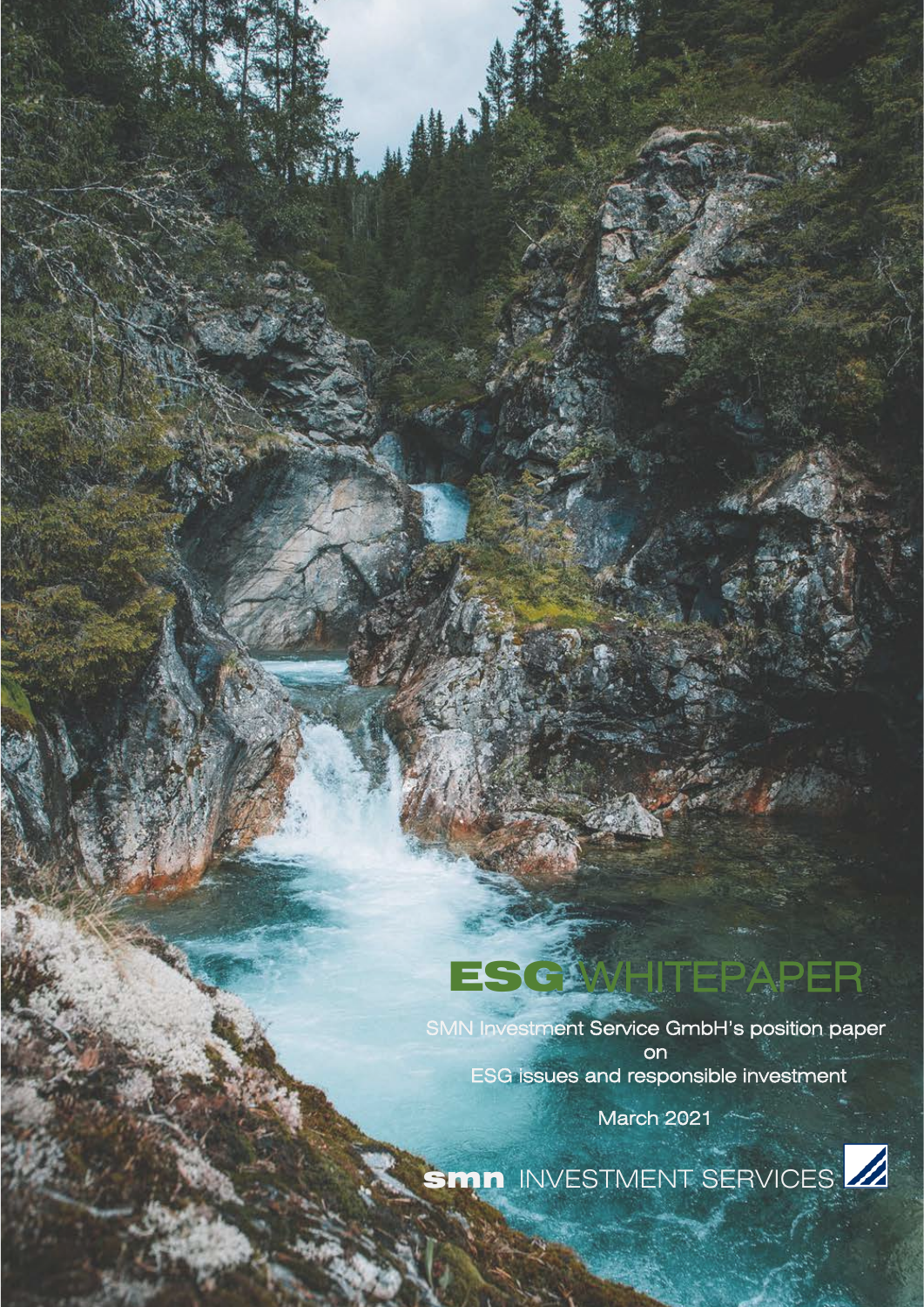# Table of contents

| 1.               |  |  |
|------------------|--|--|
|                  |  |  |
|                  |  |  |
|                  |  |  |
|                  |  |  |
|                  |  |  |
|                  |  |  |
|                  |  |  |
| 3.3.             |  |  |
| 3.5.             |  |  |
|                  |  |  |
| 3.7 <sub>1</sub> |  |  |
| 3.8.             |  |  |
| 3.9.             |  |  |
| $\overline{4}$   |  |  |
|                  |  |  |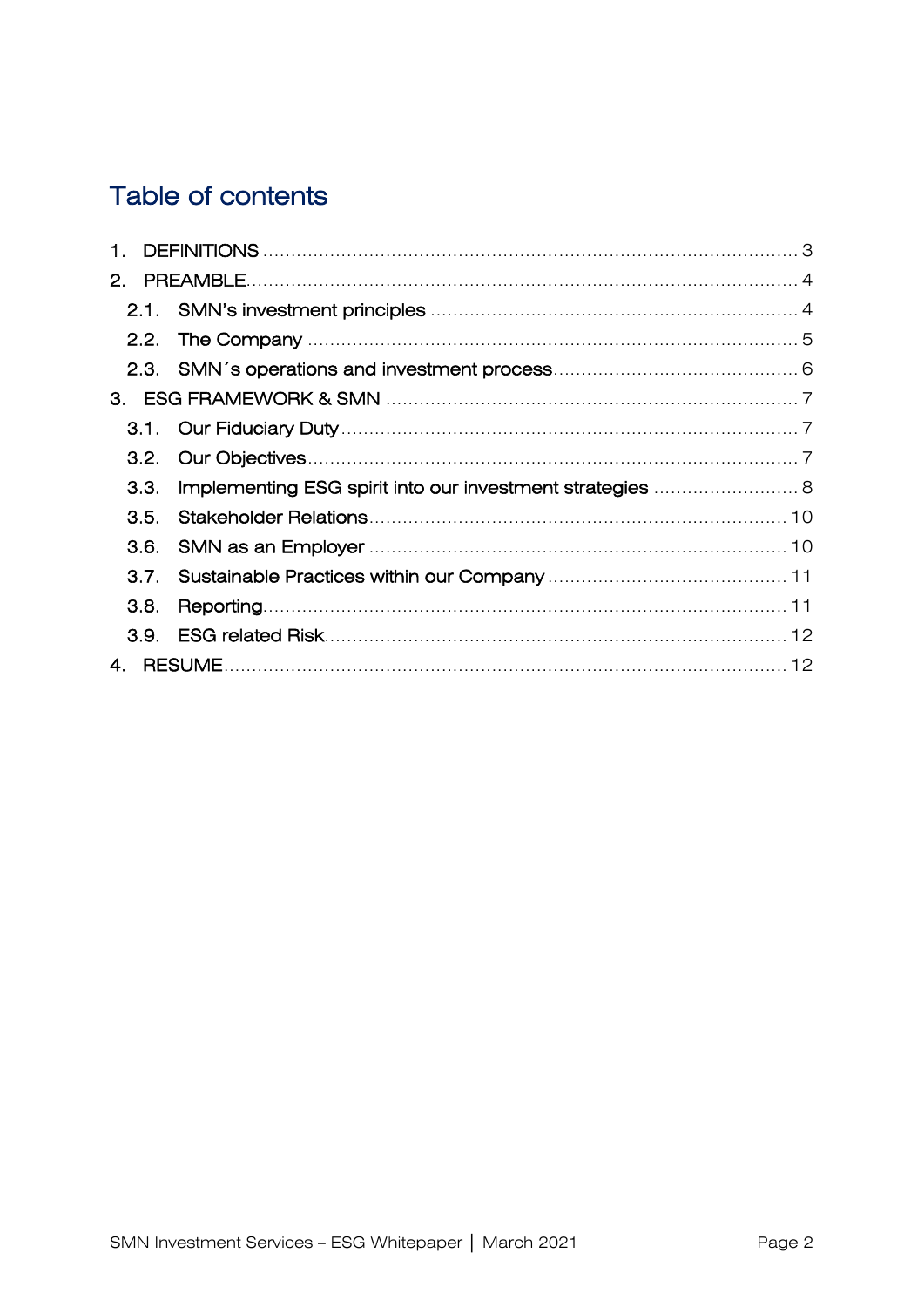# <span id="page-2-0"></span>1. DEFINITIONS

| AIFM                | Alternative Investment Fund Manager; SMN is duly licensed as an AIFM<br>including ancillary investment services supervised by the Financial<br>Market Authority of Austria ("FMA", www.fma.gv.at). SMN's investment<br>programs are all based on quantitative research and primarily focused<br>on managed futures                                                                                                                       |
|---------------------|------------------------------------------------------------------------------------------------------------------------------------------------------------------------------------------------------------------------------------------------------------------------------------------------------------------------------------------------------------------------------------------------------------------------------------------|
| <b>UNPRI</b>        | United Nations Principles of Responsible Investment, was initiated by the<br>United Nations (UN) and provides principles for responsible investments<br>(RI); https://www.unpri.org/                                                                                                                                                                                                                                                     |
| CTA                 | Commodity Trading Advisor; https://www.nfa.futures.org                                                                                                                                                                                                                                                                                                                                                                                   |
| Momentum            | Factor/investment style which is based on price-moves/price-trends                                                                                                                                                                                                                                                                                                                                                                       |
| Breakout            | refers to the circumstance in which the price of an asset moves either<br>above a resistance area (refers to an area in which the price does seem<br>to hit a cap) or below a support area (refers to an area in which the price<br>does seem to hit a floor)                                                                                                                                                                            |
| Basket Trade        | is a buy or sell order, trading a group of instruments simultaneously,<br>which is executed for the sake of convenience as well as individualization                                                                                                                                                                                                                                                                                     |
| Leverage<br>Effect  | is the amplification of return on equity when boosting the invested capital<br>by the use of debt and can also be achieved by the use of derivatives<br>such as futures contracts                                                                                                                                                                                                                                                        |
| <b>Skewness</b>     | is a statistical measure of the asymmetry in a bell curve, or normal<br>distribution in a set of data (e.g. the distribution of returns); skewness<br>differentiates extreme values in one versus the other tail                                                                                                                                                                                                                         |
| Kurtosis            | is a statistical measure describing the shape of the distributions trend<br>compared to a standard normal distribution in a set of data (e.g.<br>distribution of returns); kurtosis measures extreme values in either tail;<br>high kurtosis in this case implies that investors will experience occasional<br>extreme returns (either positive or negative)                                                                             |
| ESG                 | refers to environmental (ecology and its issues such as pollution etc.),<br>social (social matters such as human rights and discrimination etc.) and<br>governance (issues regarding leadership, guidance, independence of<br>the board etc.); at SMN ESG means even more; we define it as our duty<br>in society as well as our duty towards our Stakeholders, to act<br>responsibly and ensure a livable environment now and in future |
| <b>Stakeholders</b> | are people or groups, which have a rightful interest in a company's<br>operations, e.g. employees, clients, shareholders or suppliers                                                                                                                                                                                                                                                                                                    |
| RI                  | Responsible Investment, refers to investments which do not only focus<br>on risk and return, but also on sustainability and ethics                                                                                                                                                                                                                                                                                                       |
| AEOI / CRS          | Automatic Exchange of Information / Common Reporting Standard, is<br>an international tax reporting standard, which obligates financial<br>institutions and corporations to report financial information to their<br>customers tax residence authority in countries which signed the policy                                                                                                                                              |
| <b>FATCA</b>        | Foreign Account Tax Compliance Act, is a 2010 United States federal<br>law, which obligates foreign financial institutions to report assets of<br>identities, connected to the United States, to the U.S. Department of the<br>Treasury                                                                                                                                                                                                  |
| Slippage            | refers to the situation in which an order is not filled at the assumed price<br>but a different one; depending on the market movement, Slippage can<br>either be positive or negative                                                                                                                                                                                                                                                    |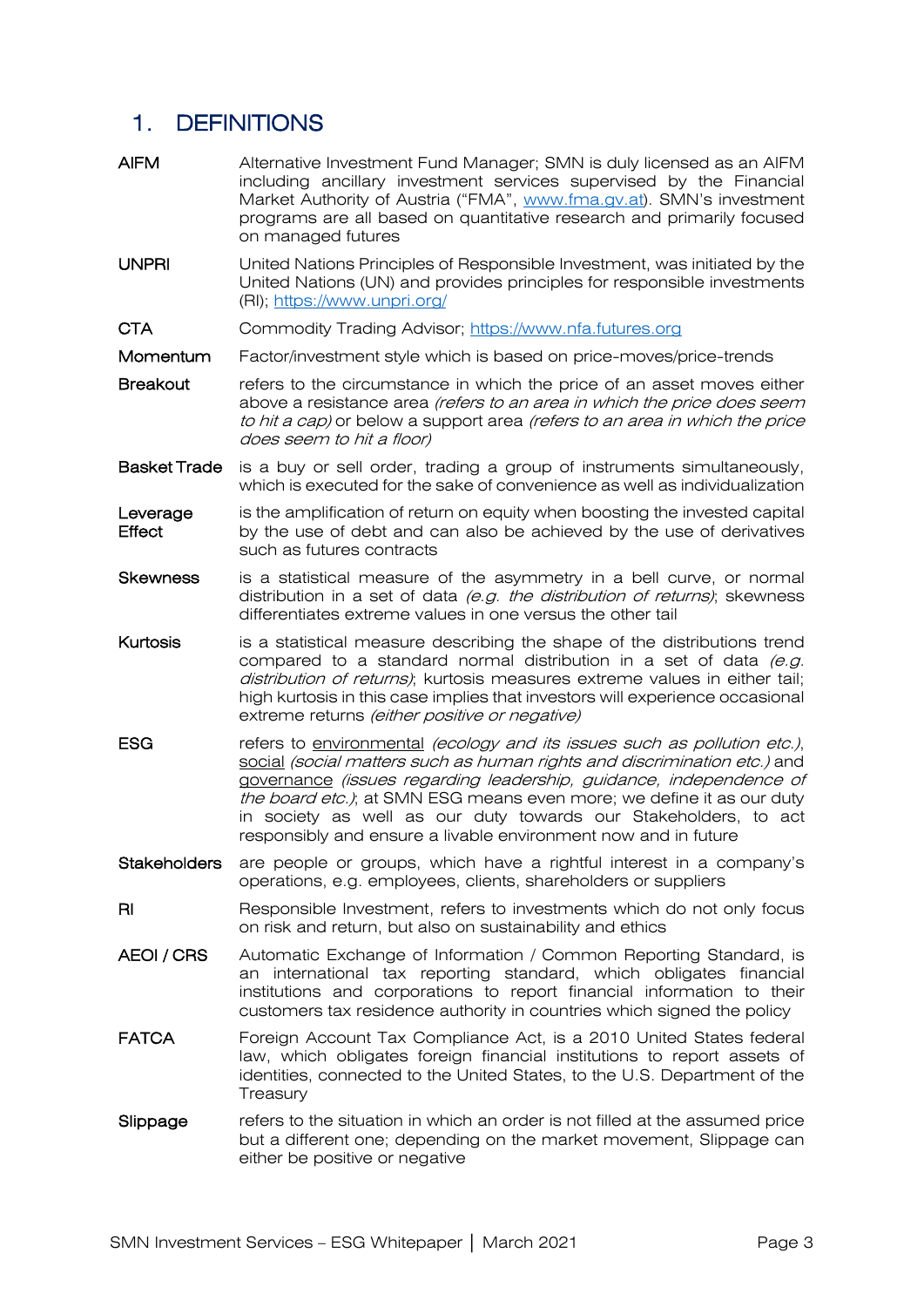# <span id="page-3-0"></span>2. PREAMBLE

When it comes to responsible investments, everyone is immediately thinking about ESG issues, but mostly people only have pictures of climate change in their minds. This is mainly the case, because people still link responsibility only to environmental issues, rather than social and governance topics. Environmental issues deal with climate change, pollution, waste or water usage. Social issues are for example human health and safety, product liability or social opportunities. Governance refers to corporate governance, remuneration, management, leadership or corporate behavior which also includes business ethics, corruption, transparency and more.

#### Why is ESG an important topic for SMN as well as the whole society?

As a financial services firm SMN regards itself as one part of the society. Our business model is only possible if we are able to attract and compensate highly motivated and welleducated employees. These employees have the choice between various other employers and base their decision on multiple factors. One very important factor is linked to our corporate culture and our corporate values. These values embrace sustainability and ESG-goals in all aspects.

We do believe that as a company we have the responsibility to hold ourselves accountable for all our actions and decisions. All our employees, our clients, our suppliers and our equity owners will be the ones to judge ourselves on our accountability. In all our decisions we have to carefully think about the potential impact of those decisions on environment, society and – in our case – the integrity of financial markets. If we take these decisions right, it will have a positive impact on nature, society and we will support healthy financial markets. This in reverse will ensure that we can employ healthy and happy employees now and hopefully for the generations to come.

#### <span id="page-3-1"></span>2.1. SMN's investment principles

Let us start with our investment principles which lead to the nature of our business as well as our goals and our place in the society.

- quantitative, systematic and comprehensible investment process
- strong focus on research
- sustainability
- targeting Alpha
- embedded risk management
- broad diversification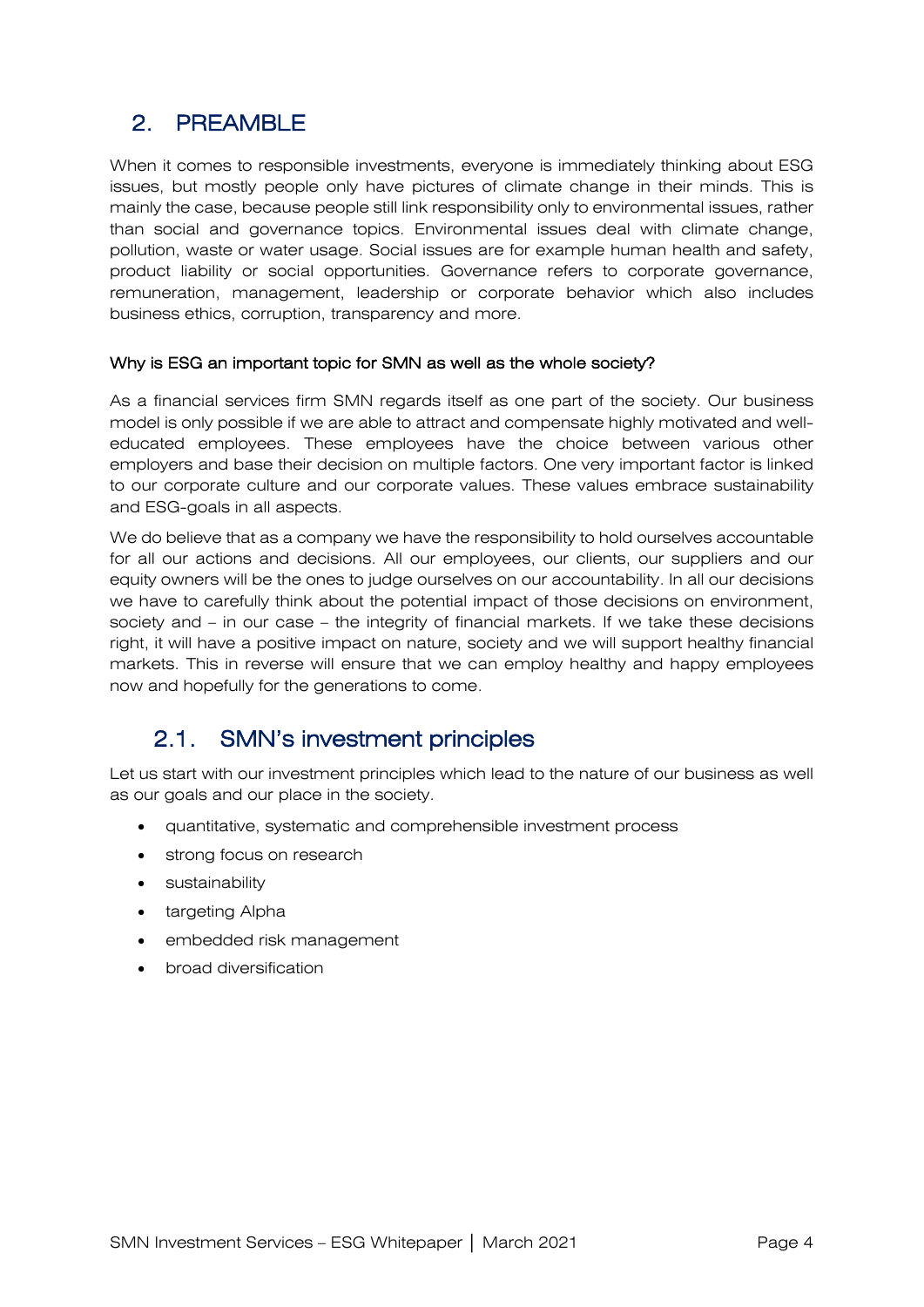#### 2.2. The Company

<span id="page-4-0"></span>SMN is an asset management company, domiciled in Vienna, Austria. Since SMN does not trade on its own accounts but solely on behalf of its investors, various additional responsibilities arise.

As a team of well-educated financial researchers, software developers and management staff we can rely on our long lasting experience. We cover any important task by our own research, portfolio- / risk management and trading teams, having outsourced solely some support functions to external parties, subject to SMN's oversight.

SMN is also a CTA (Commodity Trading Advisor) registered with the National Futures Association ("NFA" - [www.nfa.futures.org\)](http://www.nfa.futures.org/), an industrywide, self-regulatory organization for the U.S. derivatives industry. SMN´s main focus is on listed futures for a highly diversified spectrum of different underlying instruments. Although the term "Commodity Trading Advisor refers to the trading of commodities, we also invest in financial futures for example. We systematically invest based on the conviction that the price of a given futures contract will either rise or fall. Thereby it is important to mention that we accept market price risk and earn risk premia for taking that risk. As a benefit to the markets we provide liquidity through our trading activities. Our investment strategy is normally classified as an alternative investment approach in comparison to classic investments such as equities or bonds.

Sometimes we are confronted with the argument that such a trading approach is not regarded sustainable as it is pure speculation. Such a criticism can be dismissed by further investigating the difference between an investor and a speculator. As per Benjamin Graham: "An investment operation is one which, upon thorough analysis promises safety of principal and an adequate return. Operations not meeting these requirements are speculative."<sup>[1](#page-4-1)</sup> Since our systems are based on thorough research and advanced risk management techniques, our operations are of professional nature. We thrive to systematically collect sustainable risk premia for bearing price risks while providing the markets with liquidity.

How do we "predict" price moves in futures markets? This is where one of our most important assets comes into play, data. We are of course not able to exactly forecast future prices but given that we apply extensive quantitative research in such markets, we are able to predict future price developments ("Trends" or a "Trend") to a certain level of confidence. Our algorithms use an enormous amount of data and measures, trying to identify indicators / patterns that may create alpha. Once a trend has been identified, we invest in this market, subject to other constraints. A trend can last several years or does only emerge and vanish during a couple of days for example. SMN's flagship strategy engages in systematic trend following that is only concerned with medium to long term trends.

<span id="page-4-1"></span><sup>1</sup> (Graham, 2003, S. 18)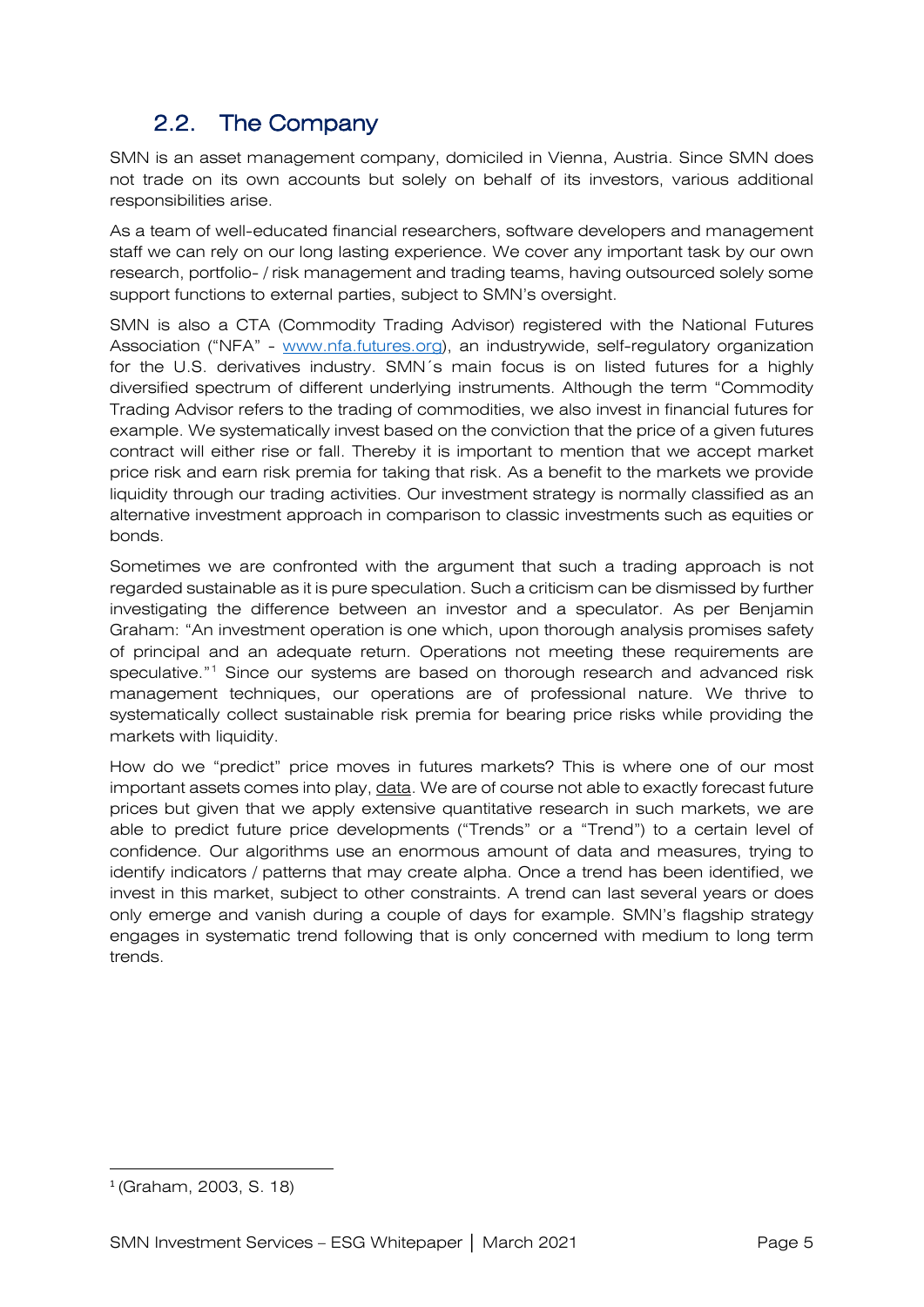#### 2.3. SMN´s operations and investment process

<span id="page-5-0"></span>SMN manages futures funds, some are approved for public distribution in certain jurisdictions, as well as dedicated mandates for institutional investors (if any). Additionally, SMN acts as an exclusive sales agent for the investment products of Union Bancaire Privée (UBP) as well as the Skandinaviska Enskilda Banken (SEB) in Austria. Moreover, we have partnered with UK investment boutique Advisors and Partners (A&P) where SMN acts as A&P´s operating partner in Austria, making A&P´s investment products available to the Austrian institutional market. We, as well as all our partners, are subscribers of the UNPRI.

Regarding our investment operations it is important to mention that we currently do not invest in single companies or commodities, and we do not bear single company risks. We do invest in futures contracts in order to benefit from price fluctuations. Hence, we only get involved in future price creation and we provide liquidity to the markets we operate in.

As our duty towards our clients, we aim at superior returns and offer a high level of diversification, within our trading systems. In addition our portfolios target a low correlation to traditional asset classes in order to offer high diversification benefits within a client's portfolio. A focus on a stringent risk management is crucial to us.

SMN's flagship strategy works based on a set of independent algorithms (a main signal creation engine and a set of overlays), which provide an instruction (whether to go long, short or stay flat – this includes exiting of positions) as well as a risk adjusted exposure (signal strength - how much to invest).

Based on mathematical modelling and maximum diversification we try to keep the correlation of individual positions within the portfolio as low as possible. The algorithms then provide the risk budget *(the higher the correlation the lower the exposure and vice* versa) for each contract. This is done in order to minimize risk.

The "SMN Diversified Futures Fund" trades many different underlings such as commodities, currencies or equity indices. Moreover, SMN also trades on the so called "Structural Alpha" markets which are not commonly traded by financial investors, are therefore less liquid than classic CTA markets and can be found mainly in the field of commodity markets. The condition that these futures contracts provide less liquidity is actually advantageous to us. The liquidity within these markets is sufficient for our trading approach – given that we have a small footprint in the market - but may be too low for larger institutional investors. This provides one of our USPs<sup>[2](#page-5-1)</sup>.

When taking a position in a futures contract (regardless if long or short), it is not required to pay the total contract value, but rather hold a risk-adjusted deposit with the broker (margin). The margin necessary for each underlying varies from contract to contract. In that way a leverage effect is generated without using a credit facility (overdraft). It is to be noted that any margin deposit is subject to so called margin calls, which may happen if the actual price moves in the opposite direction of the anticipated one. Since margin requirements are lower than the real contract value there is a certain balance of the overall portfolio left *(free cash)* that is subject to counterparty risk which has to be actively managed. This means that we are also an investor in classic money market instruments or (mainly) government bonds to invest our cash positions.

<span id="page-5-1"></span><sup>2</sup> unique selling proposition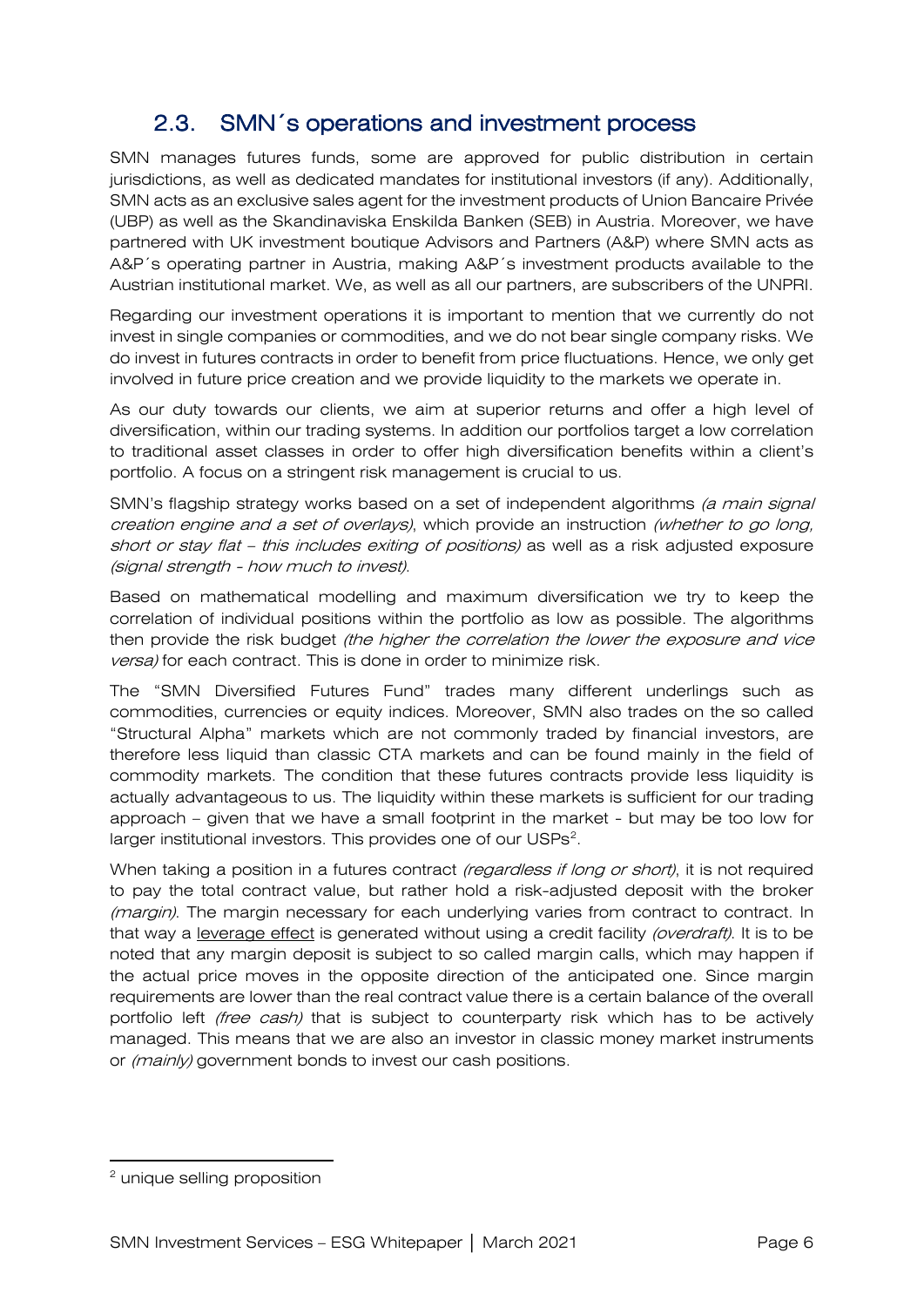### <span id="page-6-0"></span>3. ESG FRAMEWORK & SMN

The principal goal of this paper is to outline our views on ESG purposes and the ESG incorporation process in our company. Sustainable and responsible behavior is essential for the sake of humanity and our planet. Along with the creation of this document we were able to investigate the subject more carefully and become even more aware of its importance. Transparency towards all our stakeholders is a highly important task for us, therefore we publish this paper on our website – [www.smn.at.](http://www.smn.at/) Moreover, we are aware of our position within the society and we know that all our actions have consequences, therefore we record that we take full responsibility and deem full awareness. Ultimately, we want to support the trend towards sustainability in order to pass a worth living world onto future generations.

#### <span id="page-6-1"></span>3.1. Our Fiduciary Duty

Due to our activity as an asset manager, special responsibilities arise. We are managing money for institutional and private individuals all around the globe. These institutions comprise organisations such as pension funds and insurance companies and we are fully aware about our huge fiduciary responsibility towards all our clients. Since we operate without prior consultation, transparency regarding our investment process as well as our policies and statements, is especially important to SMN. More on reporting will be explained later in this document.

#### <span id="page-6-2"></span>3.2. Our Objectives

Our investment process is built upon quantitative techniques. Our systems aim to detect trading opportunities in a highly diversified set of markets. In this way we try to generate returns from risk premia by taking market risks strictly controlled by our embedded risk management systems. In order to take benefit from trend following signals, the position size taken should not be as large to have a significant impact on market prices. Significantly moving the market with one's positions is mostly harmful for oneself and therefore not desirable. To successfully apply trading signals, we need markets that work well. As a market participant we are as well responsible for the integrity of the market. We are very well aware of that responsibility and it is our goal to support the healthiness of financial markets with every step of our investment process.

Instead of capturing risk premia in markets that work in good order, it would also be possible to aim for risk-free returns using techniques of exploitation, market manipulation or insider-trading. As we believe in the benefits of a well-organised financial system for the whole society and for future generations, we apply the highest standards of market ethics when calibrating our trading systems.

We are conscious of the fact that automated trading systems often get blamed for big market moves, especially on the downside. We are fully aware that we are accountable if our systems act in accordance with the majority of market participants – which is of course the case from time to time – but we are convinced that all in all our role as market participant is beneficial for the market place as we are constantly providing liquidity for other market participants. Liquidity makes markets less vulnerable to dislocations. Computers and algorithms are useful tools for the society, and they cannot be bad per se but can rather be used badly or unwisely. We are aware of that fact and therefore we handle our systems with special care, meaning that our systems are well set up to have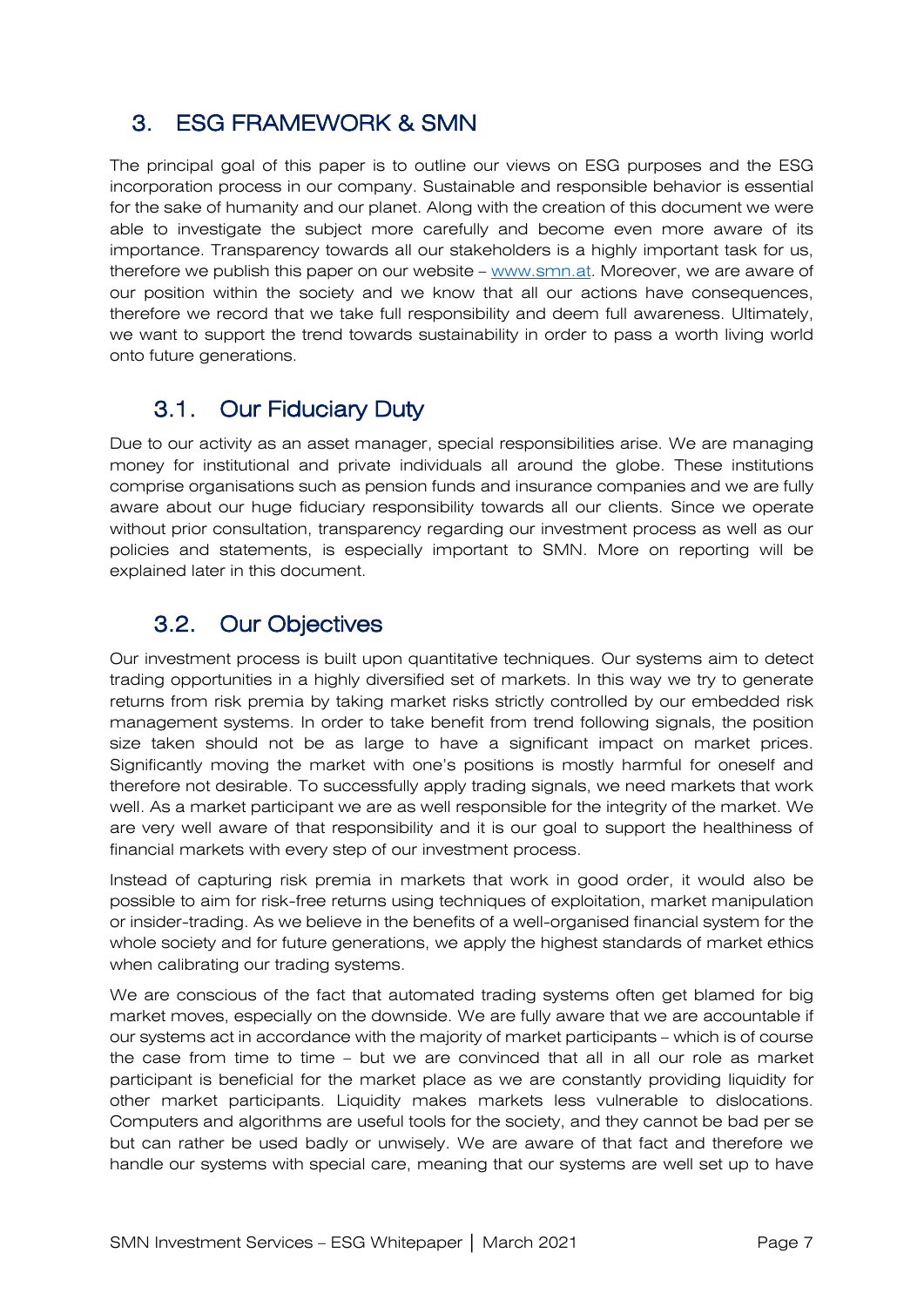ideally all likely and highly unlikely scenarios accounted for and no harmful surprises can arise.

As outlined before, our trading systems are solely based on quantitative decisions, so often these decisions will be different from other market participants´ opinions which are in most cases based on fundamental views. This ensures diversity among market participants which is an important factor for market stability.

We also strive to be able to state our activities as a commitment to the common good. Clients such as institutional investors of a certain size represent the interests of such a significant proportion of people that they altogether represent the populations` interests. It follows that, pension funds are able to pay higher distributions to their clients if their investments develop positively. These additional income/earnings may be used for consumption, which will boost the economy and hence support the general public. Moreover, we provide liquidity to the market and its participants, such as farmers etc., who want to secure future selling or buying prices. Accordingly, our operations support the availability of risk bearing capital, provide liquidity and ultimately contribute to common welfare.

Risk management is an important task, internally as well as externally. We have state of the art systems in place dealing with macro and micro risk. Our portfolios are diversified on a maximum level, and exposures are constantly adjusted based on specific risk measures. Our research and our risk management team are constantly improving our trading and risk management systems.

We aspire to be a sustainable member of society. Therefore, we strongly engage with our stakeholders and try to settle issues to everyone's satisfaction (more about our stakeholder relations later). Our activities as an asset manager and as a part of our society may result in significant consequences, therefore we are strongly committed to act with the highest level of diligence and special care.

#### <span id="page-7-0"></span>3.3. Implementing ESG spirit into our investment strategies

Our flagship strategy "SMN Diversified Futures Fund" has been trading solely future contracts (except some minor OTC positions used for currency hedging purposes) since its inception in 1996. It is important to mention that we do not have any interest in getting the underlying commodity or financial instrument delivered at any time. We neither want to own the underlying nor do we want to use, store or consume it. A futures contract binds two parties, where one contractor is positioned long *(profits if the future price increases)*, whereas the other is positioned short *(profits if the future price decreases)*. This might sound like a futures contract being a lucky bet where there is always one winner and one looser, but this is in fact not the case. A futures contract enables contractors to take risk on purpose and earn a return for it, whereas the other party, maybe a farmer or miller can mitigate their risk by assuring future prices.

Nonetheless, the reason for the anonymous counterparties to our positions to engage in the contracts is unknown to us. Maybe the other party wants to hedge a future transaction or another position in their portfolio, hence eliminate risk or they just want to bet on a price move they anticipate, we don't know. What we ultimately want to embody is that even if we buy a future contract on e.g. live cattle or oil, we do only engage in the price creation of this asset, we never actually buy the underlying asset, hence we do neither support nor do any harm to the meat industry by buying or selling a futures contract. We might be the counterparty to a meat wholesaler whose operations are not sustainable, but we do not know if this is the actual case and even if so, this may support its operations, or it may not,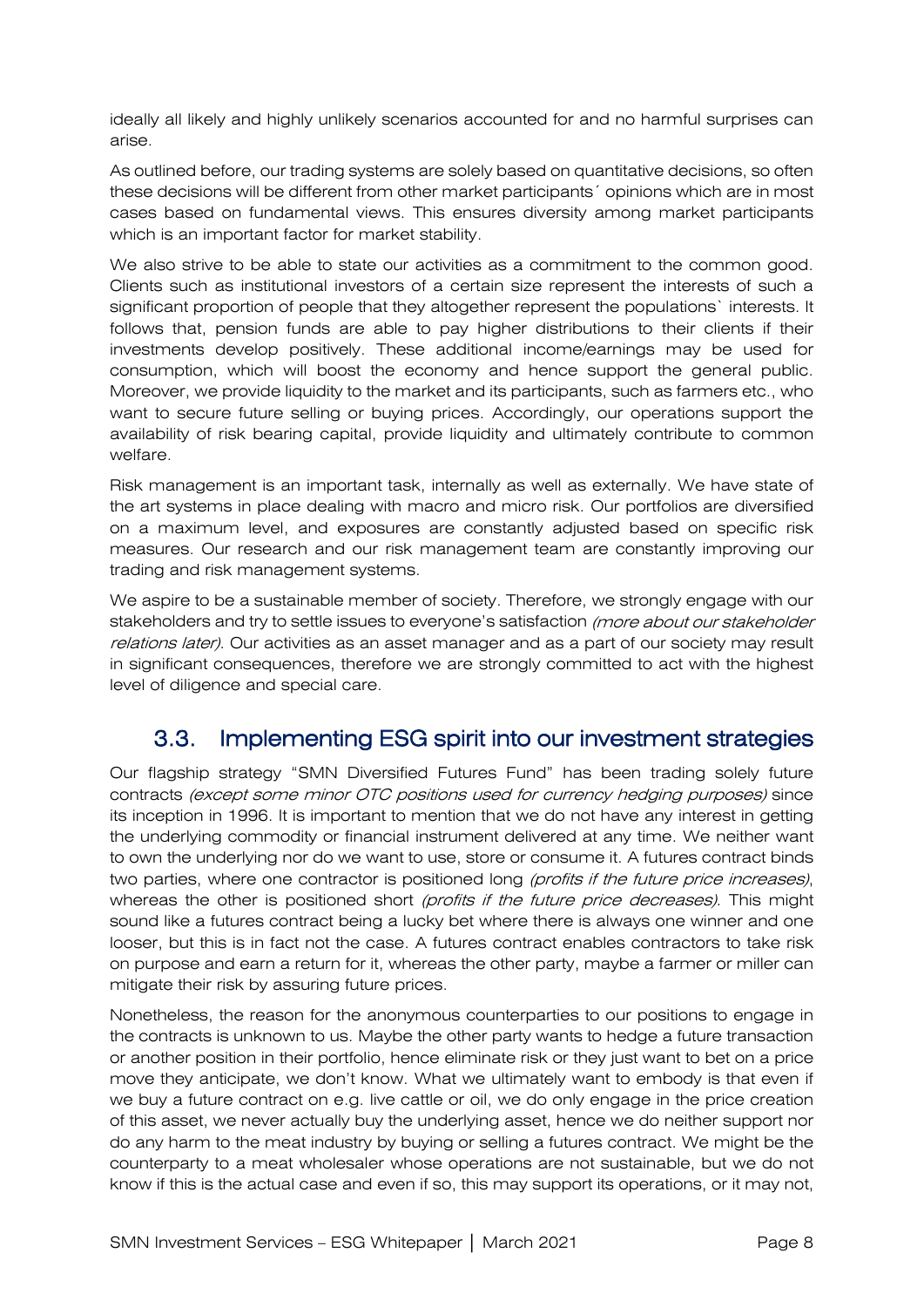one cannot say. We solely provide liquidity and thereby support equilibrium prices and healthy financial markets.

What we do know is that we support the market's liquidity. In economics literature, future contracts were created in order to fix future prices for farmers and other parties along the supply chain. The counterparty of the future contract is the risk capital provider, who usually receives a premium for bearing the risk. These risk premiums provide long term value for our strategy. And the more liquid a market, the easier for market participants to assure selling or buying prices for their trade goods and the closer to equilibrium prices. There are plenty of studies showing that volatility is decreasing in markets with higher liquidity, which means risk for all market participants is decreasing with additional liquidity. Once more, our engagement can be attributed to the common welfare.

Since our systems are solely quantitative, our investments are free from discretionary decisions. It is the nature of a trend strategy to identify positive or negative price trends on a systematic basis. Hence, quantitative momentum strategies only support trends, which represent the widespread sentiment towards an asset or a whole market. Since we do not have a market opinion and do not express any preferences, we do not affect the market deliberately. We may sometimes unintentionally impact asset prices, because our trading volume might be significant, but even if this is the case, the impact is only marginal, especially on a macro view. Nevertheless, we constantly improve our execution techniques in order to smoothen the impact and assure better entry or exit prices.

A quantitative approach implies the use of financial data and technology. Some may be concerned, that the use of technology for investing in financial markets lacks awareness and may cause significant harm. We agree that technology itself does not have a consciousness, but it neither is the lord of its own will, its creator rather is. When setting up a system we do so responsibly, we test it in the highest possible detail and we take full responsibility for its output.

However, liquidity *(unencumbered cash)* within a fund is primarily invested in sovereign bonds and/or money market funds. Cash management follows a distinct policy containing clear directions. In 2019 we have amended our Cash Management Policy to reflect provisions considering an investment's ESG impact.

In Austria, legislature provides a strict framework for market participants of the financial industry. As we are licensed as an AIFM (Alternative Investment Fund Manager) including the ancillary investment services, such as acting as an investment advisor, we are subject to certain organizational obligations such as 4-eyes principle, risk management, compliance, anti-money laundering etc. Risk management inspects various risk and liquidity measures of the portfolio on a daily basis and does also apply stress conditions to ensure compliance with the applicable risk limits. As we do currently not invest in equities, no equity risk (risk that develops within a company, in which, one has an equity stake) derives. Regarding our tax policy, full transparency is provided by AEOI/CRS and FATCA, if applicable. Otherwise, SMN handles its tax duties accurately and supports fair tax practices.

Based on SMN's focus on R&D<sup>[3](#page-8-0)</sup> we are keen to develop additional strategies. It is important to mention that within the testing and implementation procedures of such systems, ESG issues are already considered. If necessary, this document will be adapted accordingly.

<span id="page-8-0"></span><sup>3</sup> Research & Development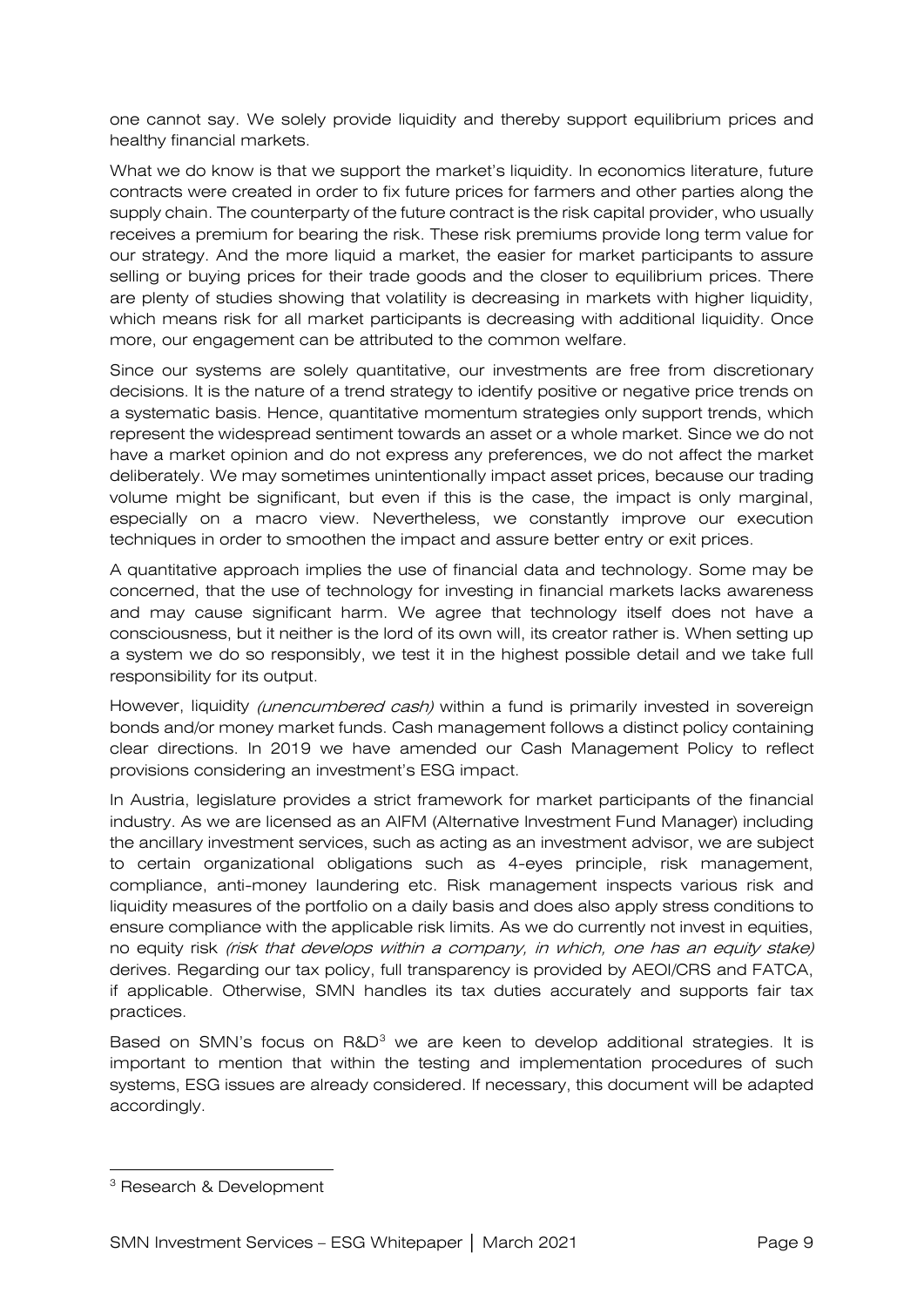Responsible investment commitments apply to every single member of our investment team. We do not see responsible investment as an approach by a single person, but rather as our culture within the firm. Moreover, we do employ a responsible investment professional who oversees all ESG related matters within the company and is in charge of taking care of innovations and further development.

#### <span id="page-9-0"></span>3.4. Stakeholder Relations

Stakeholder relations are highly important for SMN, not only for the company's commercial success or for client satisfaction, but also in terms of sustainability and responsible investment. In order to support long term cooperation, we handle stakeholder issues with special care.

Due to fiduciary duties towards our customers, certain responsibilities arise. Transparency is and will always be of high concern, which is why we foster close relationships and provide frequent reporting to our clients. We do also offer individual solutions for our client's portfolios. On the grounds of our high level of service, we can add sophisticated know how to our customers risk management and solve issues in due course. We also want to offer fair conditions to our customers, which is why we provide a transparent pricing model and are not afraid of spending high effort to reduce unwanted costs such as negative Slippage.

Our shareholders do not only provide a good capital base but also engage in the company's daily business themselves. This is of high interest to all other Stakeholders, since it is crucial that the ones bearing the risk are also involved in decision making. We regularly invest in employee education, new office equipment, external support and additional manpower, if required.

We also try to form long term relationships with our suppliers and other stakeholders. In order to preserve these relationships, we host meetings as well as gatherings with less reference to business, but high reference to cooperation. Whenever possible and economically reasonable we prefer local suppliers and face to face business. Based on our satisfaction as a customer, we are happy to pay fair prices and support the local economy. We endeavor close contact with all our service providers (e.g. clearing brokers, custodian bank, central administration agencies, among others) in order to assure frictionless and effective operations.

#### <span id="page-9-1"></span>3.5. SMN as an Employer

Employees represent one of a company's key assets. In order to assure a satisfied workforce and a pleasant working atmosphere, SMN offers many benefits. We are convinced that one of the key success factors of having loyal employees is based on our compensation scheme, which strives to support long term relationships and compliance with our policies, which are not solely linked to individuals or the company's success. Moreover, we have implemented procedures to eliminate, disclose and mitigate possible conflicts of interest that may arise during our professional activities as an independent investment advisor. We do also offer flexible working hours depending on the individual job description as well as an employee pension fund scheme for our staff. All of the above are reasons for our historically very low annual employee turnover rate.

Alongside the hiring process, a background check is conducted for any relevant position. Almost every employee as well as the staff handling our relevant outsourced activities, need to provide a criminal record on a regular basis, in order to prevent employment of people with an illegitimate history.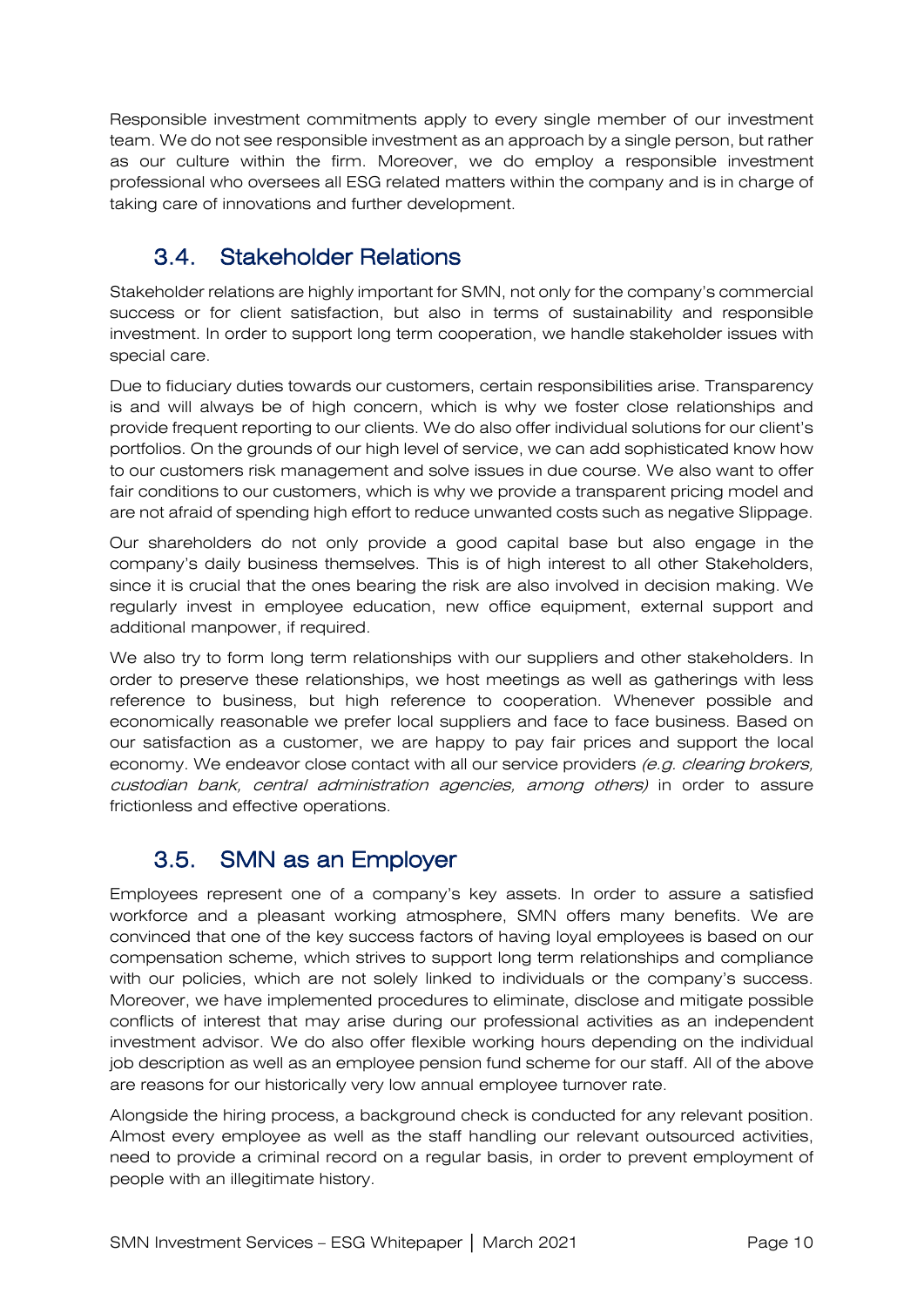Since SMN is domiciled in Austria having high employment protections standards, certain social benefits for employees are legally stipulated. Examples are paid maternity leave, employee precaution or health insurance. In addition, SMN offers an extra insurance for its employees as well as a flexible work schedule. Austrian law does also provide standards regarding diversification and inclusion. These topics are rather inapplicable due to SMN's size and number of employees, but we are aware of their importance.

#### <span id="page-10-0"></span>3.6. Sustainable Practices within our Company

Climate change is a serious issue and mitigation practices need to be conducted now. In order to broaden our contribution, we pursue certain practices such as recycling, conservative resource usage or sustainable transportation. Hard copies are only provided if especially necessary. If possible, business trips are conducted by train since we do not own any company cars. Due to the office's central location in Vienna downtown, many business partners are within walking distance. Moreover, our office electricity provider is highly committed to renewable energy sources and wherever possible we use electronic devices with low energy consumption e.g. (LEDs instead of traditional energy consuming bulbs).

Recycling is a top priority to SMN. Owing to many recycling possibilities in Austria, we are able to conduct waste separation on a high level, from paper, plastic, glass etc. to the recycling of coffee pads. Furthermore, we encourage others to act sustainable regarding their paper usage.

Based on the GDPR (General Data Protection Regulation) implemented in 2018, data ethics are regulated by law in the European Union. The directive is mostly concerned with the protection of personal data and the acquaintance of relevant data. It regulates the gathering, storage and usage of data, especially personal data. Moreover, a certain degree of cyber security must be existent, in order to prevent any loss of data. SMN of course complies with the provisions of GDPR.

As responsible investment discussions have evolved within our company, we have developed the idea of creating an "ESG Advisor Committee". It is planned to comprise members of different standing and experience within the investment industry. This concept developed while we were looking for ESG benchmarks within the futures trading field but could not come up with satisfying results. Therefore, we are looking forward to implementing such a committee in the future, aiming to cover topics such as benchmarking, innovation as well as the exchange of information during regular meetings. Ultimately, we want to support responsible investment within the company and the community.

Furthermore, as we feel responsible to support the less fortunate ones within our society, we provide donations to charity in many different forms, from supporting charity events to contributing to charitable facilities.

#### <span id="page-10-1"></span>3.7. Reporting

We provide an annual ESG statement in terms of the UNPRI-reporting. The record contains all necessary information regarding our company including our views on ESG issues.

Of course, we do also provide classic monthly reports, which contain information about fund performance etc. Investment related corporate governance issues are currently not